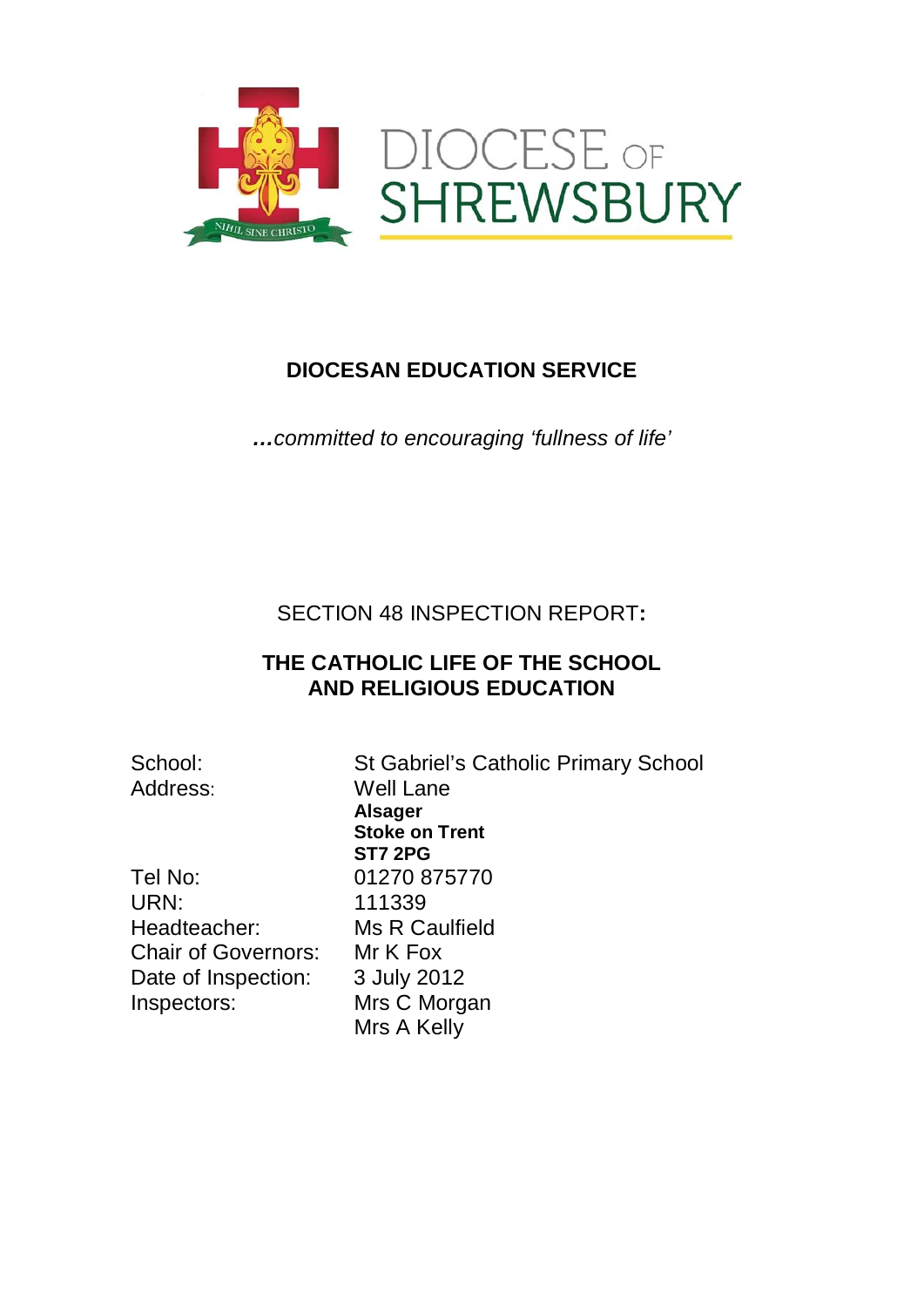# St Gabriel's Catholic Primary School Mission Statement

# 'It is the mission of this Catholic School to enable our children to become aware of the world that God has given them and to recognise their vocation and responsibilities within it.'

**As a school we are concerned with the education of the whole child – spiritual, physical, intellectual, moral and emotional. We believe that every child has an inherent value as a person to aim to develop their feeling of self-worth by allowing them to develop their potential in all areas of the curriculum and by encouraging their own particular interests and strengths.**

**Children should not be allowed to experience repeated failure. Some measure of success, together with the experience of understanding, love and discipline motivates and helps to develop a positive attitude to learning.**

**At St Gabriel's we aim to create an atmosphere where the pupils have the desire to strive for excellence in all that they do. The atmosphere is such that the children are able to develop and mature in the knowledge, love and practice of the Catholic faith.**

**Our school is an inclusive community which cares, teaches and upholds Christian standards. The children are encouraged to appreciate and respect diversity, through study of other cultures.**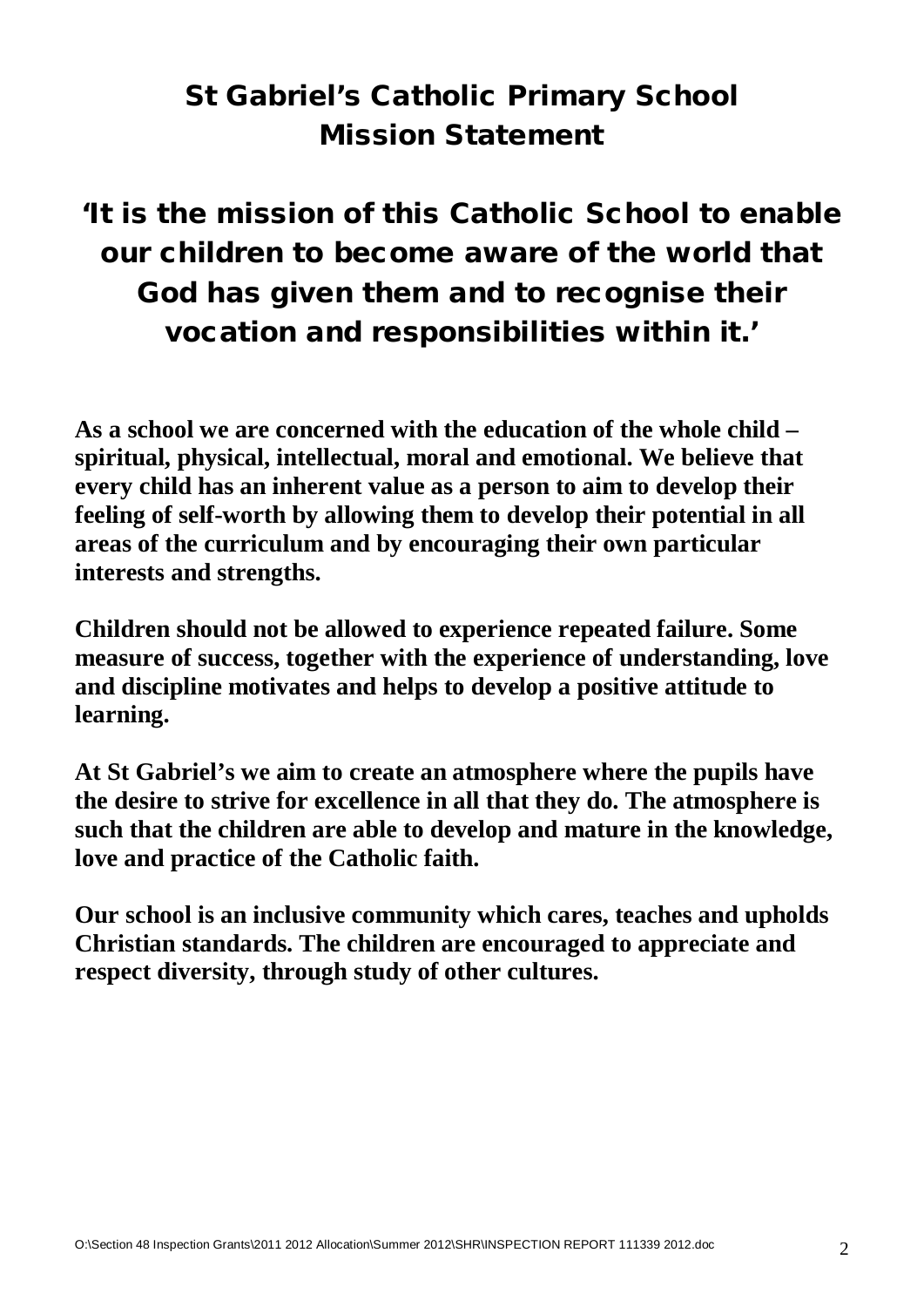## **FACTUAL INFORMATION ABOUT THE SCHOOL**

| Pupils                                |    | <b>FS</b>      | Υ1 | Υ2 | Y3 | Y4 | Y5 | Υ6 | Total |
|---------------------------------------|----|----------------|----|----|----|----|----|----|-------|
|                                       | РT | FT             |    |    |    |    |    |    |       |
| Number on roll                        |    | 29             | 30 | 30 | 25 | 30 | 30 | 33 | 207   |
| Catholics on roll                     |    | 13             | 24 | 17 | 17 | 18 | 20 | 24 | 133   |
| Other Christian denomination          |    | 10             | 6  |    |    | 11 |    | 8  | 56    |
| Other faith background                |    | $\overline{2}$ |    | 2  |    |    | 3  |    | 10    |
| No stated religious affiliation       |    | 4              |    | 4  |    |    |    |    | 8     |
| Number of learners from ethnic groups |    |                |    |    |    |    |    |    |       |
|                                       |    |                |    |    |    |    |    |    |       |
| <b>Total on SEN Register</b>          |    |                | 4  | 3  | 5  |    | 5  | 2  |       |
| <b>Total with Statements of SEN</b>   |    |                |    |    |    |    |    |    |       |
| <b>FSM</b>                            |    |                |    |    |    |    | 2  |    |       |
|                                       |    |                |    |    |    |    |    |    |       |

| Exclusions in last academic year | Permanent | Fixed term |  |
|----------------------------------|-----------|------------|--|
| Index of multiple deprivation    |           |            |  |

|                         |               | With reference to Year 6 – the Catholic schools to which<br>your pupils transferred |        |
|-------------------------|---------------|-------------------------------------------------------------------------------------|--------|
| PARISHES SERVED BY THE  |               | <b>PUPILS TRANSFER</b>                                                              |        |
| <b>SCHOOL</b>           |               |                                                                                     |        |
| Name of Parish          | No of         | Name of School                                                                      | No of  |
|                         | <b>Pupils</b> |                                                                                     | Pupils |
| St Gabriel's Alsager    | 193           | St Thomas More Catholic High School Crewe                                           |        |
| St Winefride's Sandbach | 14            | St Joseph's Catholic Academy Stoke on Trent                                         |        |
|                         |               |                                                                                     |        |

| TIME<br><b>EACHING</b>      | FS |            | v1            | vo<br>. <u>.</u> | $\sqrt{2}$<br>ت      | Y4 | VĘ<br>ں ו                | Y6            | Total |
|-----------------------------|----|------------|---------------|------------------|----------------------|----|--------------------------|---------------|-------|
|                             |    | ---        |               |                  |                      |    |                          |               |       |
| Total teaching time (Hours) |    | つつに<br>تءے | つつに<br>ں ے. ے | 2.25             | $\sim$ $\sim$<br>د.ء | ت  | $\Omega$ $\Gamma$<br>د.ء | $\sim$<br>د.ء | 16.75 |

| <b>STAFFING</b>                               |     |                            |    |
|-----------------------------------------------|-----|----------------------------|----|
| Full-time teachers                            | 6   | Published admission number | 30 |
| Part-time teachers                            | 3   | Number of classes          |    |
| Total full-time equivalent                    | 8   | Average class size KS1     | 30 |
| Support assistants                            |     | Average class size KS2     | 30 |
| Percentage of Catholic teachers f.t.e.        | 56% |                            |    |
| How many teachers teach RE (P) f.t.e.         |     |                            |    |
| Number of teachers with CCRS or equivalent    |     |                            |    |
| Number of teachers currently undertaking CCRS |     |                            |    |

| Published admission number | חצ |
|----------------------------|----|
| Number of classes          |    |
| Average class size KS1     |    |
| Average class size KS2     |    |

## **FINANCIAL DATA**

| <b>EXPENDITURE (£)</b><br>10000 | Last financial year<br>2010/2011 | <b>Current financial year</b><br>2011/2012 | <b>Next financial year</b><br>2012/2013 |
|---------------------------------|----------------------------------|--------------------------------------------|-----------------------------------------|
| <b>RE</b>                       | 500                              | 1500                                       | 500                                     |
| English                         | 500                              | 1500                                       | 1000                                    |
| <b>Mathematics</b>              | 2500                             | 500                                        | 500                                     |
| Science                         | 750                              | 750                                        | 200                                     |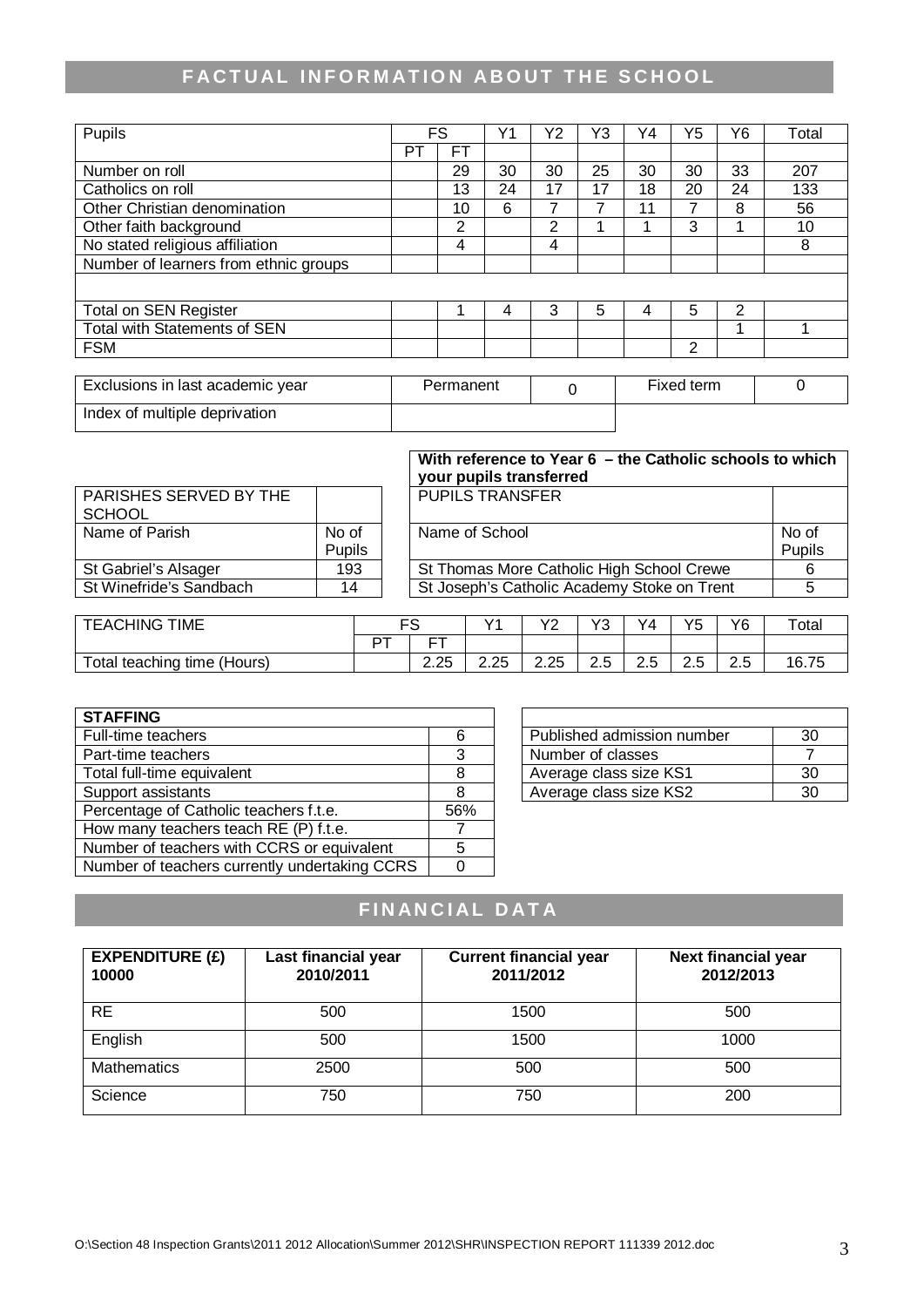| Key to judgements: Grade 1 is outstanding, grade 2 good, grade 3 | <b>Judgement</b> |
|------------------------------------------------------------------|------------------|
| satisfactory and grade 4 inadequate                              |                  |

| <b>OVERALL EFFECTIVENESS OF THE SCHOOL</b> |  |  |  |  |
|--------------------------------------------|--|--|--|--|
| $\sim$ $\sim$                              |  |  |  |  |

St Gabriel's is an outstanding school, led by a dedicated headteacher who is supported by governors and the parish priest; they have a vibrant vision for the school and Catholic Education. There is an excellent leadership team with committed staff and supportive parents.

Teaching is outstanding and the standard of Religious Education provided is very high. Gospel values are central in everything the school undertakes, whether in school or in the community. Pupils' behaviour is excellent and attainment is well above average in all Key Stages.

Pupils, parents and the local communities hold the school in high regard. The pupils have a very clear understanding of the values their school promotes and how they impact on their lives and the lives of those around them.

#### **What the school could do to improve further**

As identified in the Religious Education Action Plan the school should:

- continue to develop the assessment of Religious Education throughout the school, building on the excellent practice already present.
- continue to build up resources
- set up a 'Mini Vinnies' group.

#### **PUPILS 1**

Pupils at St. Gabriel's make very good progress in each Key Stage. In the lessons observed pupils concentrated very well and were consistently on task. They engaged in peer discussions with ease, using religious language to explore and explain their thoughts and feelings. Standards of attainment on entry are broadly in line with other local schools and the standards learners achieve in Religious Education are high. Assessment shows that the vast majority of pupils achieve at least Level 4 by the end of Key Stage 2.

Pupils confidently express their own views and beliefs and are extremely proud of their backgrounds. They have a strong sense of their identity as pupils of St. Gabriel's. They value the opportunities they have to worship with the parish communities and the ways in which they come together to celebrate key points in their faith journey. Children listen attentively and show great respect during times of prayer and reflection. They value their teachers and each other. Behaviour is almost always good, with teachers helping to sort out any problems as they arise although they say there is hardly ever any. All pupils show great respect for each other and for the adults who work with them. They are eager to share their thoughts on how they can contribute to the school and to the needs of others in the wider world. They feel the school is perfect as it is; pupils' ideas for improvement focused on the road outside, to make it safer for them and their parents.

#### **PROVISION 1**

Pupils are enthused by consistent, highly effective teaching. As a result of this and the high quality marking of their work, pupils learn extremely well and make exceptional progress during their time at St. Gabriel's. In the lessons observed, teaching was outstanding and teachers' excellent subject knowledge ensured that pupils made considerable progress within lessons. Pupils' behaviour was outstanding; they used religious language in their written and oral responses and were highly motivated by the inspiring use of technology and other resources. Other adults were used very effectively to support learning for individuals and groups.

The school has rigorous assessment strategies in place across all year groups. Pupils are involved in evaluating their own achievements and are well aware of what they should do to improve further. Following the implementation of the new Religious Education scheme earlier this year, the school plans to develop this further through moderation of assessments.

At St. Gabriel's there are continuous efforts to improve the highly effective learning opportunities for pupils. Work on developing spirituality through the use of reflection in Religious Education lessons has had an excellent response from pupils who are enthusiastic and highly motivated. Collective Worship at St. Gabriel's is outstanding. Pupils show a deep respect for and understanding of the mission of the church. Parents and parishioners are welcome at school Masses and assemblies that take place throughout the year. Pupils enjoy their 'reflective learning' in Religious Education.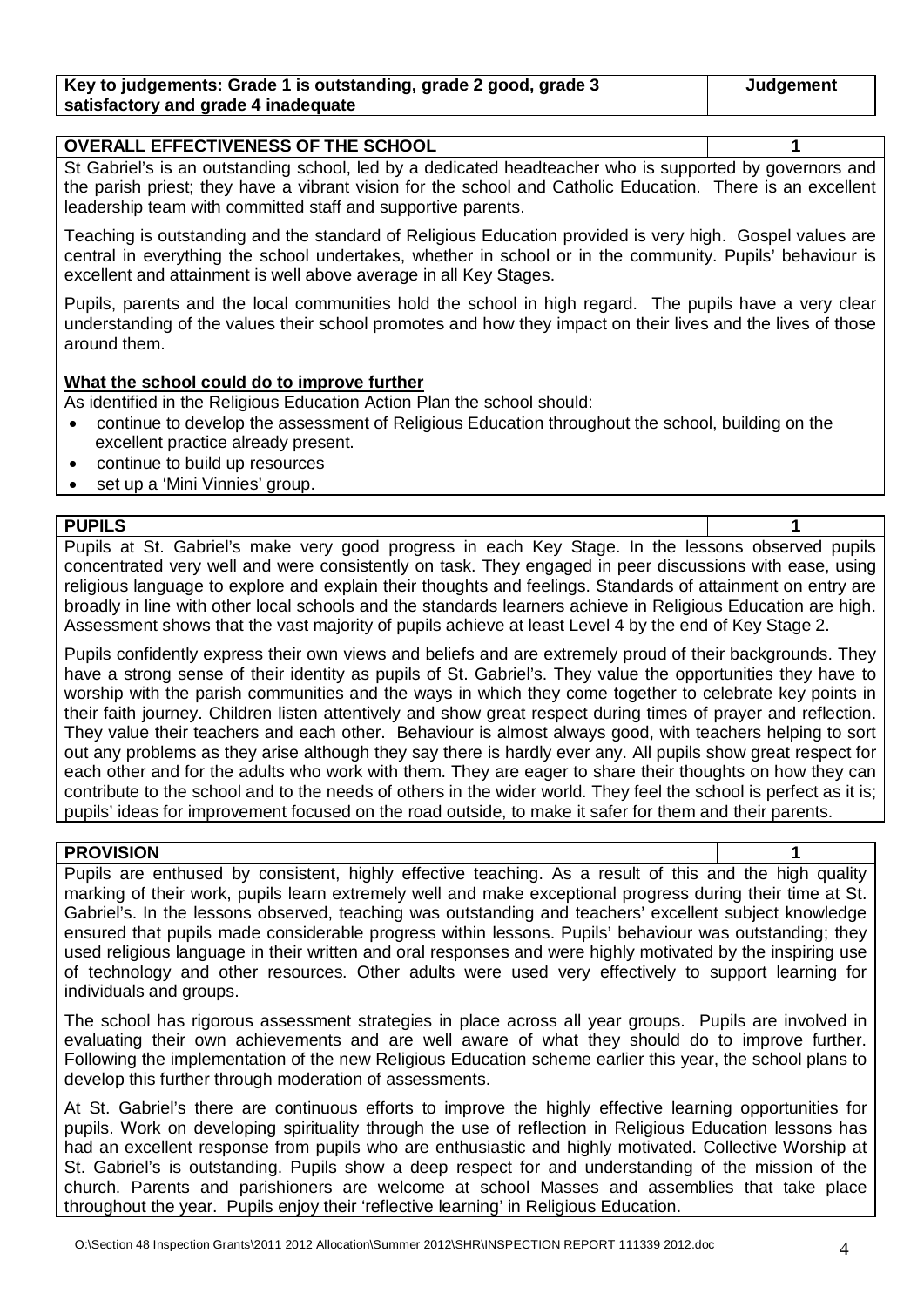#### **LEADERS AND MANAGERS 1**

The Head teacher is deeply committed to the Catholic life of the school. Along with Governors and the senior leadership team, the staff work hard to promote the Catholic ethos, which is evident throughout the school. There is a continuous drive for improvement in all areas and staff are supported and challenged to develop their own understanding of the Church's mission in education. This, in turn, means that pupils have a high level of understanding of the school's mission and see themselves as part of 'one big family', which works together in an a exemplary way.

Leaders and managers have highly effective, robust systems for monitoring and evaluating Religious Education in the school. Although the new Religious Education scheme has only been implemented since January 2012, as assessment is linked to standards of attainment, the groundwork is in place for further development of this area. Through scrutiny of planning, lesson observations, work scrutiny and assessment, leaders review the impact of the curriculum and assessment on the work of the pupils. Governors, in their work in committees, are very effective in promoting high quality Religious Education. The extremely supportive Parish Priest has made significant efforts to involve the school in the life of the parish and vice versa. Governors provide significant challenge and work hard to ensure the Catholic dimension of the school has the highest priority. They have a clear plan for the development of the school in all areas. They discharge their canonical and statutory responsibilities through the very effective systems in place for evaluating and monitoring the work of the school. Governors engage very effectively with parents, pupils and staff and have a very good understanding of their views.

There are a variety of partnership activities across the curriculum and in other areas. The strong links with the pre- school on site and with other providers enable the pupils to achieve exceptionally well and to make considerable progress. Pupils feel involved and that their views are listened to and acted upon. Leaders and managers are very effective at working with others beyond the school to ensure that all pupils benefit from dialogue and collaboration with those from different backgrounds. Every year, the vicar allows the school to present its Nativity play in the large Anglican church. Pupils work hard to support local and global charities.

All are made welcome in the school. Pupils are involved in decision-making and there is an atmosphere of respect and concern for all.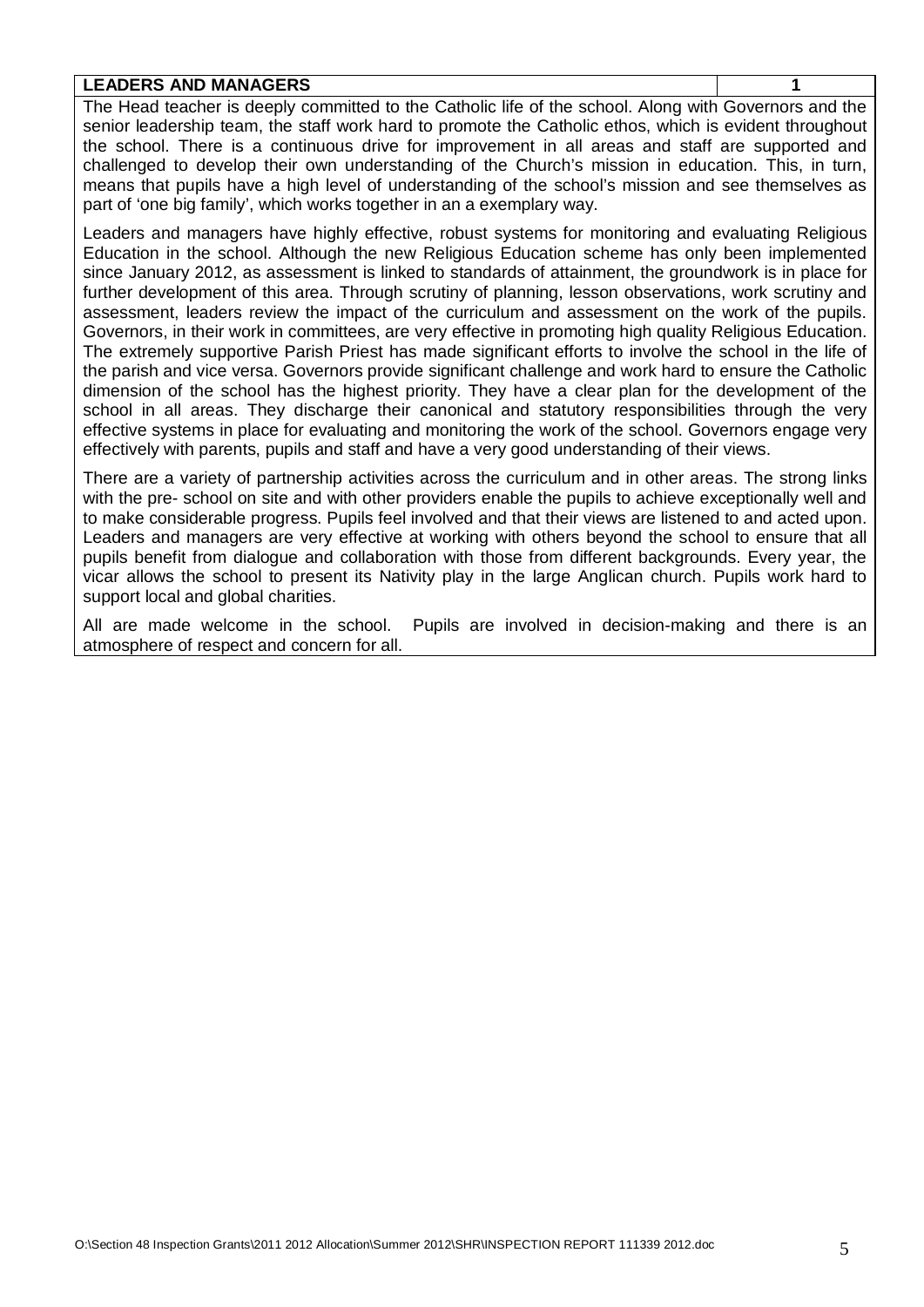#### **PARENTS QUESTIONNAIRE**

returned

|                |                                               | Strongly | Agree | Disagree | Strongly        | Don't |
|----------------|-----------------------------------------------|----------|-------|----------|-----------------|-------|
|                |                                               | Agree    |       |          | <b>Disagree</b> | Know  |
|                | My child enjoys school                        | 93       | 5     |          |                 |       |
| $\overline{2}$ | I am happy with the values and attitudes that | 89       | 69    |          |                 |       |
|                | the school teaches                            |          |       |          |                 |       |
| 3              | am made to feel welcome in school             | 76       | 22    |          |                 |       |
| 4              | The school seeks the views of                 | 64       | 30    | 2        |                 | 2     |
|                | parents/carers and takes account of their     |          |       |          |                 |       |
|                | suggestions and concerns                      |          |       |          |                 |       |
| 5              | The school gives me a clear understanding     | 65       | 30    | 2        |                 |       |
|                | of what is taught in Religious Education      |          |       |          |                 |       |
| 6              | The school enables my child/ren to achieve    | 82       | 14    |          |                 | 2     |
|                | a good standard of work in Religious          |          |       |          |                 |       |
|                | <b>Education</b>                              |          |       |          |                 |       |
| 7              | The school keeps me well informed about       | 68       | 26    | 2        |                 | 2     |
|                | my child(ren)'s progress in Religious         |          |       |          |                 |       |
|                | Education                                     |          |       |          |                 |       |

#### **QUESTIONNAIRE YEAR 2**

|                |                                                            | yes | sometimes | no |
|----------------|------------------------------------------------------------|-----|-----------|----|
|                |                                                            |     | C         |    |
|                | Do you like being at this school?                          | 28  |           |    |
| $\overline{c}$ | Do you find out new things in Religious Education lessons? | 28  |           |    |
| $\mathbf{3}$   | Are your Religious Education lessons interesting?          | 28  |           |    |
| $\overline{4}$ | Do you get help when you are stuck?                        | 27  |           |    |
| 5              | Do you have to work hard?                                  | 28  |           |    |
| 6              | Do teachers show you how to make your work better?         | 28  |           |    |
| $\overline{7}$ | Do other children behave well?                             | 22  | 6         |    |
| 8              | Are teachers fair to you?                                  | 28  |           |    |
| 9              | Do teachers listen to your ideas?                          | 28  |           |    |
| 10             | Are you given responsibility?                              | 28  |           |    |
| 11             | Do you enjoy your times of prayer together?                | 28  |           |    |

#### **QUESTIONNAIRE YEAR 6**

|    |                                                            | Yes | Mostly | Sometimes | No |
|----|------------------------------------------------------------|-----|--------|-----------|----|
|    | Do you like being at this school?                          | 24  |        |           |    |
| 2  | Do you find out new things in Religious Education lessons? | 26  |        |           |    |
| 3  | Are your Religious Education lessons interesting?          | 13  | 13     |           |    |
| 4  | Do you get help when you are stuck?                        | 27  |        |           |    |
| 5  | Do you have to work hard?                                  | 26  |        |           |    |
| 6  | Do teachers show you how to make your work better?         | 24  | 6      |           |    |
|    | Do other children behave well?                             | 9   | 21     |           |    |
| 8  | Are teachers fair to you?                                  | 30  |        |           |    |
| 9  | Do teachers listen to your ideas?                          | 24  | 5      |           |    |
| 10 | Are you given responsibility?                              | 27  | 3      |           |    |
| 11 | Do you enjoy your times of prayer together?                | 23  | 6      |           |    |